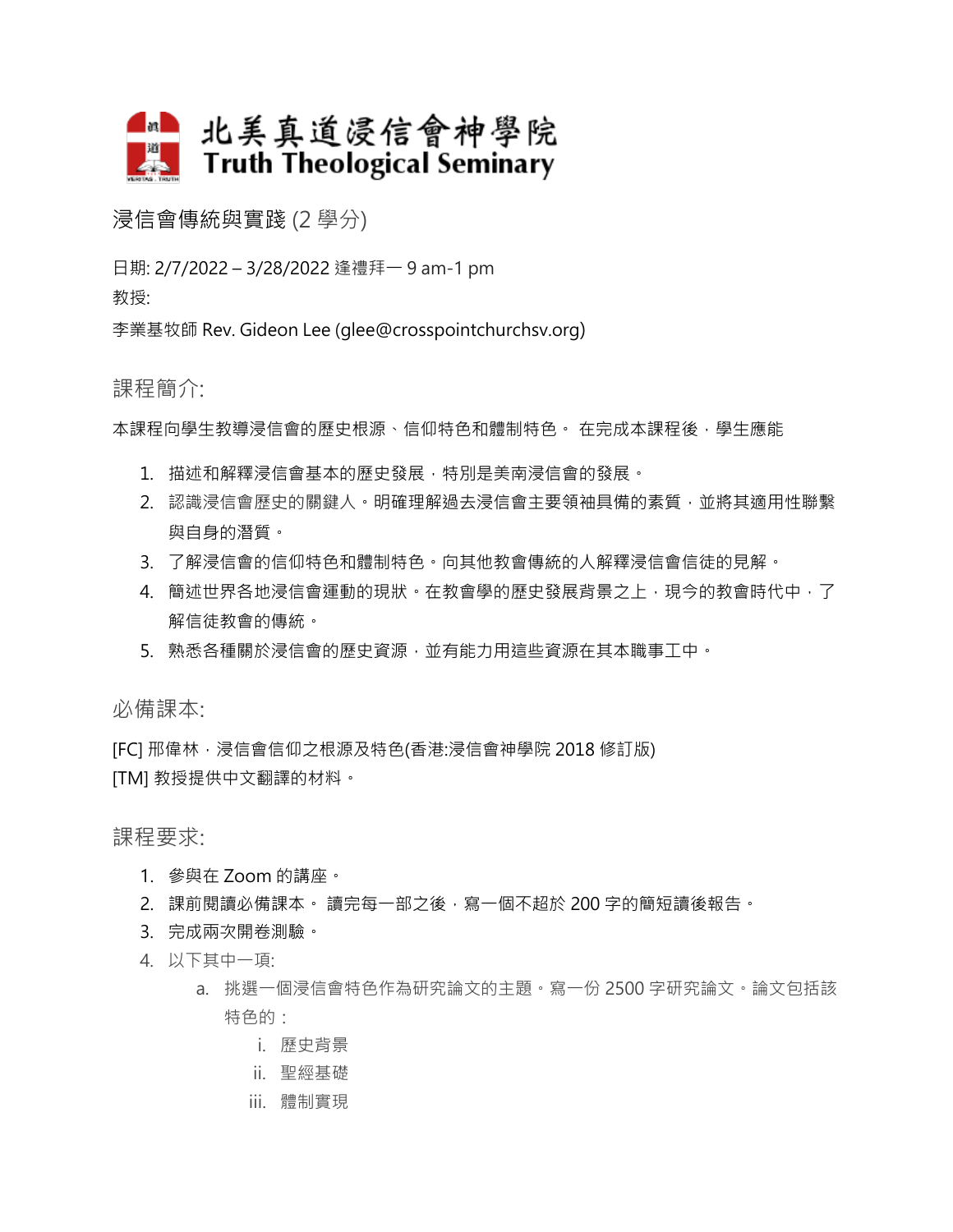- iv. 實況評估
- b. 挑選一個浸信會人物作為硏究論文的主題。寫一份 2500 字研究論文。論文必須包 括以下內容:
	- i. 該人物的歷史時代背景
	- ii. 該人物的生平、重要著作、思想、 對今日基督徒的重要性
	- iii. 學員個人對該人物的評估與批判
	- iv. 學員個人關察到該人物在現代基督教的教義和實踐上可藉鏡的地方

課程安排與功課:

| 日期   | 主題       | 課前閱讀            | 課前到期功課 |
|------|----------|-----------------|--------|
| 2/7  | 浸信會的特性   | FC: 1, 2 章      | 閱讀報告   |
|      |          | TM <sub>1</sub> |        |
| 2/14 | 浸信會的起源   | FC: 3, 4 章      | 閱讀報告   |
|      |          | TM <sub>2</sub> |        |
| 2/21 | 十八世紀浸信會  | FC: 5, 6 章      | 閱讀報告   |
|      |          | TM <sub>3</sub> |        |
| 2/28 | 自由與浸信會歷史 | FC: 7, 8 章      | 閱讀報告   |
|      |          | TM4             | 開卷測驗 1 |
| 3/7  | 浸信會身份    | FC: 9, 10 章     | 閱讀報告   |
|      |          | TM <sub>5</sub> |        |
| 3/14 | 浸信會的合作模式 | FC: 11, 12 章    | 閱讀報告   |
|      |          | TM <sub>6</sub> |        |
| 3/21 | 現代挑戰     | FC: 13 章        | 閱讀報告   |
|      |          | TM <sub>7</sub> |        |
| 3/28 | 期待未來     | TM <sub>8</sub> | 開卷測驗 2 |

選讀: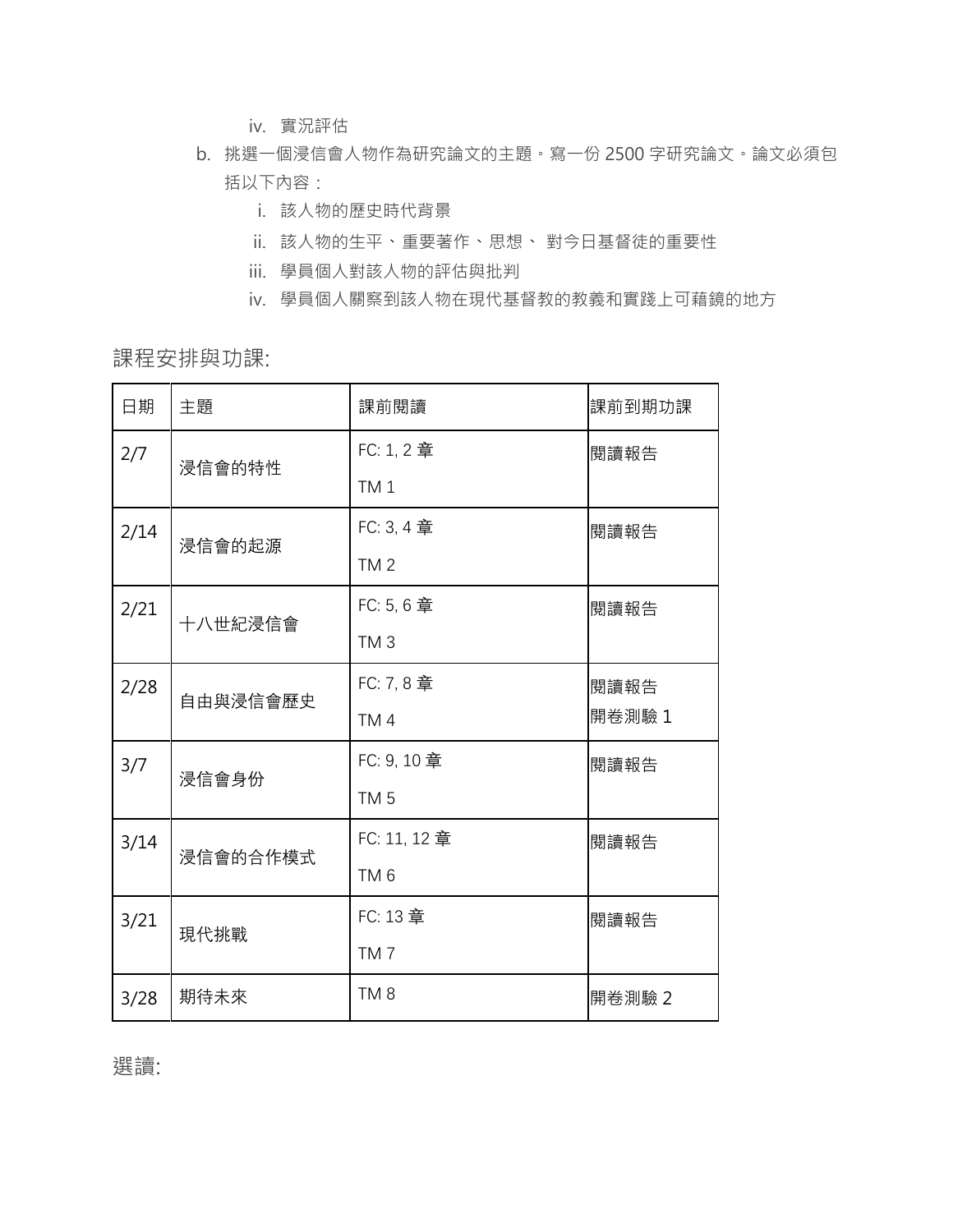## 王美鐘: 浸信會信仰與體制的特色 答問篇(香港:浸信會出版社 2004)

## 其他參考:

Blount, Douglas and Joseph Wooddell, eds. *Baptist Faith and Message 2000: Critical Issues in America's Largest Protestant Denomination.* NY: Rowman & Littlefield Publishers, 2007.

Brackney, William H. *A Genetic History of Baptist Thought*. Macon: Mercer University Press, 2004. Brand, Chad Owen, and David E. Hankins. *One Sacred Effort: The Cooperative Program of Southern Baptists.* Nashville: Broadman & Holman Publishers, 2005.

Cothen, Grady. *What Happened to the Southern Baptist Convention? A Memoir of the Controversy*. Macon: Smyth and Helwys Publishing, 1993.

Dever, Mark, ed. *Polity: Biblical Arguments on How to Conduct Church Life.* Washington, D.C.:Center for Church Reform, 2000.

Durso, Pamela R. and Keith E. Durso. *The Story of Baptists in the United States.* Brentwood: Baptist History and Heritage Society, 2006.

Early, Jr., Joseph, ed. *Reading in Baptist History: Four Centuries of Selected Documents*. Nashville: B&H Publishing Group, 2008.

Fitts, Leroy. *A History of Black Baptists*. Nashville: Broadman & Holman Publishers, 1985. Fletcher, Jesse C. *The Southern Baptist Convention*. Nashville: Broadman & Holman Publishers, 1994. Freeman, Curtis W. and Gary A. Furr, eds. *Ties That Bind: Life Together in the Baptist Vision*. Macon,

Georgia: Smyth & Helwys, 1994.

George, Timothy and David Dockery, eds. *Theologians of the Baptist Tradition.* Nashville: Broadman & Holman Publishers, 2001.

George, Timothy, and Denise George, eds. *Baptist Confessions, Covenants, and Catechisms*. Nashville: B & H Publishers, 1996.

Grijalva, Joshua, comp. *Ethnic Baptist History*. Miami: META Publishers, 1992.

Hammett, John S. *Biblical Foundations for Baptist Churches: a Contemporary Ecclesiology.* Grand Rapids: Kregel, 2005.

Harry Eskew, David W. Music and Paul A. Richardson. *Singing Baptists: Studies in Baptist Hymnody in America*. Nashville: Church Street Press, 1994.

Haykin, Michael A. G., ed. *The British Particular Baptists 1638-1910. Vol. II.* Springfield, MO: Particular Baptist Press, 2000.

\_\_\_\_\_\_\_\_, ed. *"At the Pure Fountain of Thy Word": Andrew Fuller as an Apologist.* Vol. 6, *Studies in Baptist History and Thought.* Carlisle: Paternoster Press, 2004.

Holmes, Stephen R*. Baptist Theology: Doing Theology*. New York: T&T Clark, 2012.

Leonard, Bill. *Baptist Ways: A History.* Valley Forge, PA: Judson Press, 2003.

Lumpkin, W. L., ed. *Baptist Confessions of Faith.* Second Revised Edition by Bill Leonard*.* Valley Forge: Judson Press, 2011.

McBeth, H. Leon, ed. *A Sourcebook for Baptist History and Heritage.* Nashville: Broadman Publishers, 1990.

Mitchell, Henry H. *Black Church Beginnings: Long Hidden Realities of the First Years.* Grand rapids: William B. Eerdmans, 2004.

Morden, Peter J. *John Bunyan: The People's Pilgrim* UK: CWR, 2013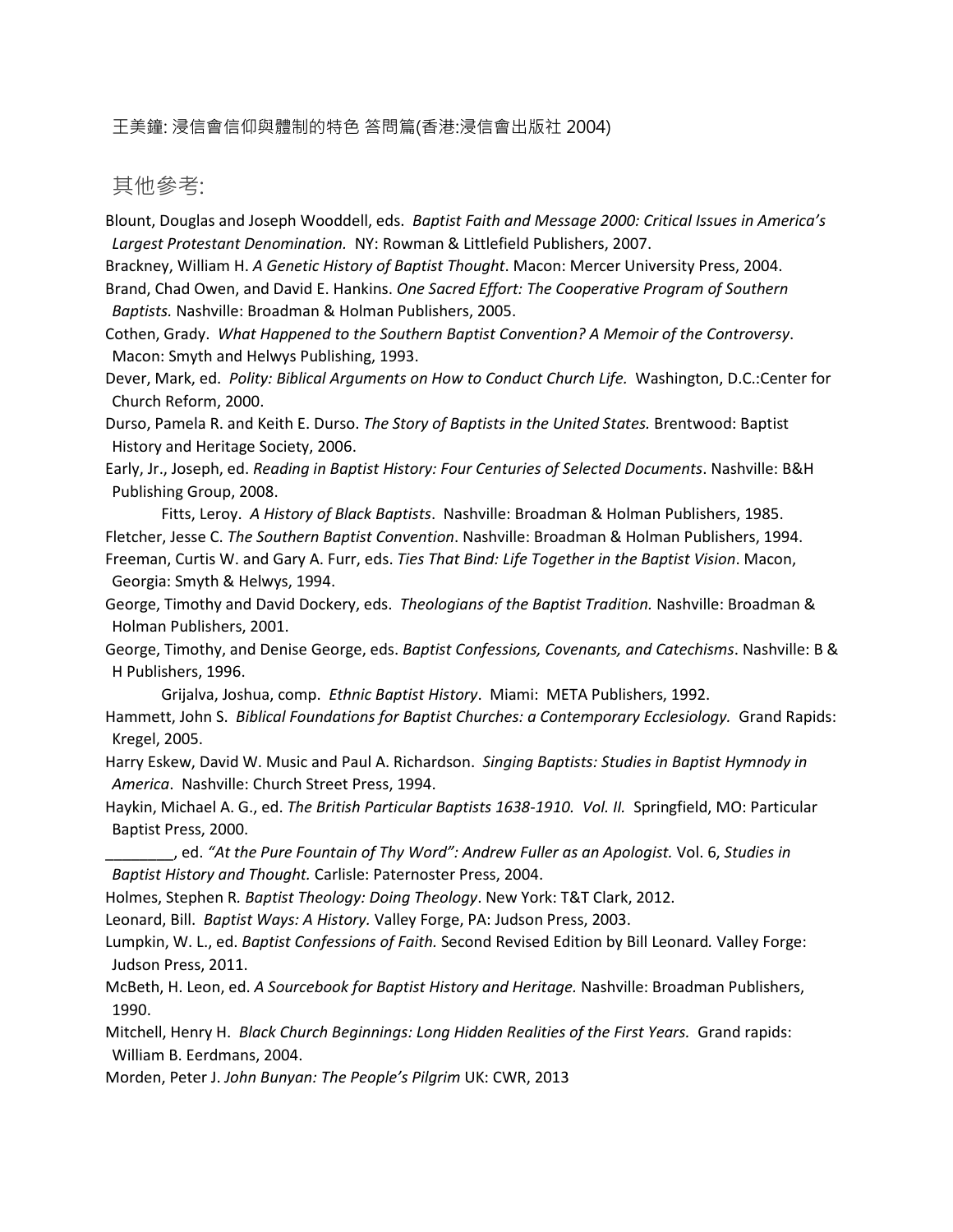\_\_\_\_\_\_\_\_, *Offering Christ to the World: Andrew Fuller (1754-1815) and the Revival of English Particular Baptist Life.* Vol. 8, *Studies in Baptist History and Thought*. Carlisle: Paternoster Press, 2003.

Nettles, Tom. *By His Grace and For His Glory: A Historical, Theological and Practical Study of the Doctrines of Grace in Baptist Life*. Grand Rapid: Baker, 1986.

Nettles, Tom and Russell Moore, eds. *Why I Am a Baptist*. Nashville: Broadman & Holman Publishers, 2001.

Patterson, Morgan. *Baptist Successionism.* Valley Forge, PA: Judson Press, 1969.

Shurden, Walter B. *Not a Silent People: Controversies that Have Shaped Southern Baptists,* revised edition*.* Smyth and Helwys, 1995.

Sutton, Jerry. *The Baptist Reformation: The Conservative Resurgence in the Southern Baptist Convention.*  Nashville: Broadman & Holman Publishers, 2000.

Thompson, Philip E. and Anthony R. Cross. *Recycling the Past or Researching History? Studies in Baptist Historiography and Myths*. Vol. 11, *Studies in Baptist History and Thought*. Carlisle: Paternoster Press, 2005.

Wardin, Albert, ed. *Baptists Around the World: A Comprehensive Handbook*. Nashville: Broadman & Holman Publishers, 1995.

Willis, Gregory A. *Democratic Religion: Freedom, Authority and Church Discipline in the Baptist South 1785-1900.* Oxford: Oxford University Press, 1997.

Yarbrough, Slayden A. *Southern Baptists: A Historical, Ecclesiological, and Theological Heritage of a Confessional People*. Brentwood, TN: Southern Baptist Historical Society, 2000. **SELECTED WEBSITES**

華人神學園地:一些關於浸信會的網絡資料

[一些關於浸信會的網絡資料](http://www.chinesetheology.com/BaptistLinks.htm) [\(chinesetheology.com\)](http://www.chinesetheology.com/BaptistLinks.htm) Fred Youngs, "American Church History: Brief Introductory Guide" <http://library.ggbts.edu/handouts/American%20Church%20History.pdf> Baptist History & Heritage Society

<http://www.baptisthistory.org/>

Southern Baptist Historical Library and Archives

<http://www.sbhla.org/>

Source for Original Baptist Documents

<http://baptisthistoryhomepage.com/>

Baptist Confessions and Doctrinal Statements

<http://baptistcenter.com/digitaldocuments.html>

Founders Ministries

<http://www.founders.org/>

American Baptist Churches USA

[www.abc-usa.org](http://www.abc-usa.org/)

Baptist General Conference

[www.bgcworld.org](http://www.bgcworld.org/)

Conservative Baptist Association [www.cbamerica.org](http://www.cbamerica.org/)

Cooperative Baptist Fellowship

[www.thefellowship.info](http://www.thefellowship.info/)

Free Will Baptists

[www.nafwb.org](http://www.nafwb.org/)